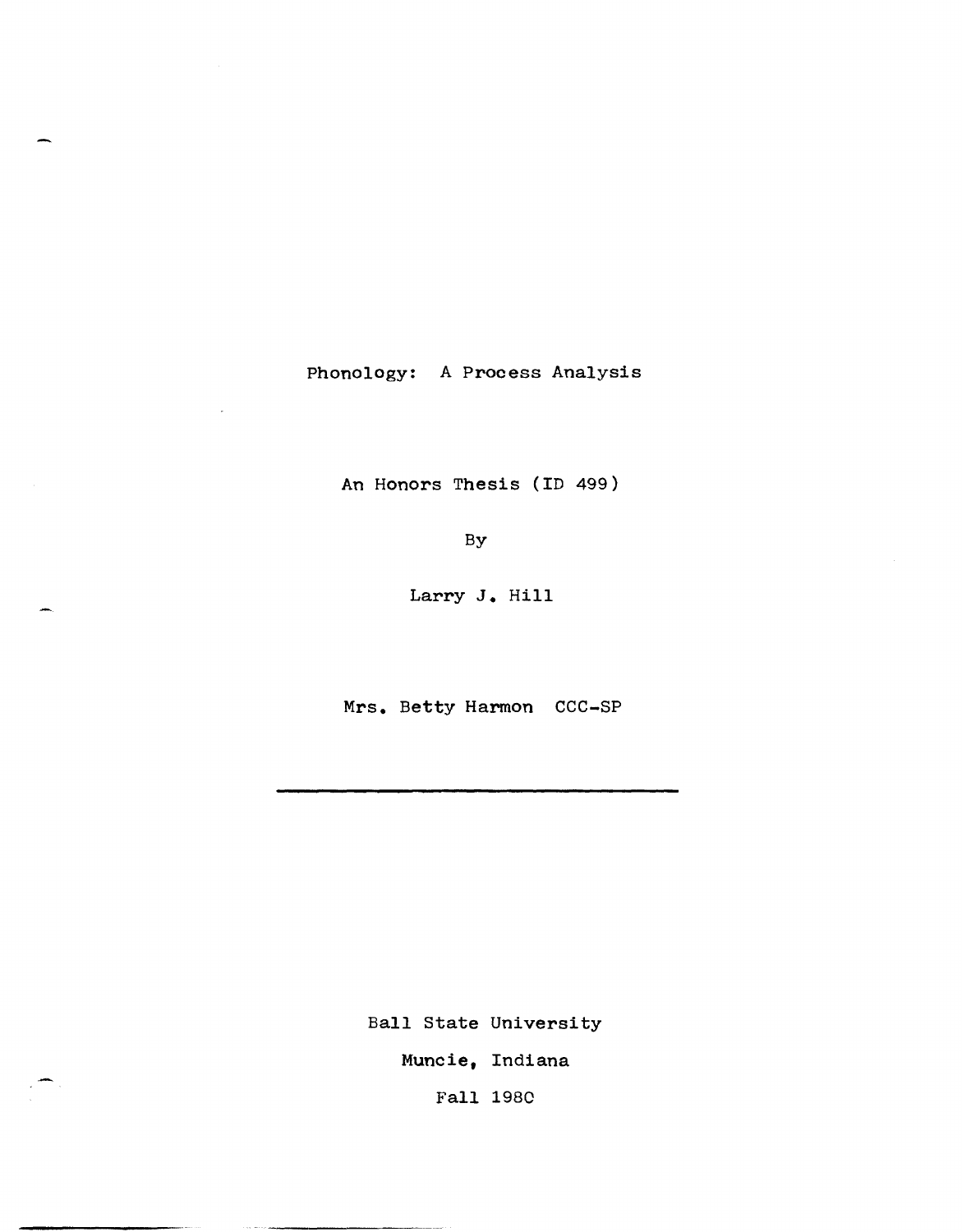# TABLE OF CONTENTS

|                |                                                   | Page |
|----------------|---------------------------------------------------|------|
|                | Incidence of Articulation                         | 1    |
|                | Development of Norms                              |      |
| А.             | Traditional Method<br>$\bullet$                   | 1    |
| $B_{\bullet}$  | Phonological Method                               | 2    |
| Diagnostics    |                                                   |      |
| А.             | Traditional Method - Photo Articulation           |      |
|                | Test                                              | 4    |
| $B_{\bullet}$  | Phonological Method - Phonological Process        |      |
|                | Analysis<br>$\bullet$ $\bullet$                   | 5    |
| $\mathbf{C}$ . | Compton - Hutton Phonological Assessment          | 6    |
| Therapy        |                                                   |      |
| A.             | Traditional Method - Photo Articulation           |      |
|                | Test                                              | 7    |
| $B_{\bullet}$  | Phonological Method                               |      |
|                | 1.<br>Phonological Process Analysis               | 9.   |
|                | 2.<br>Syllable Structure Processes                | 9    |
|                | Feature Contrast Processes<br>3.                  | 10   |
|                | Compton - Hutton Phonological Assessment 11<br>4. |      |
| $\mathbf{C}$ . | Traditional Method                                |      |
|                | 1.<br>Photo Articulation Test                     | 12   |
|                | Phonetic Processing Analysis<br>2.                | 13   |
|                | Compton - Hutton Phonological Assessment 14<br>3. |      |

÷

 $\preceq$ 

 $\alpha = \alpha_0$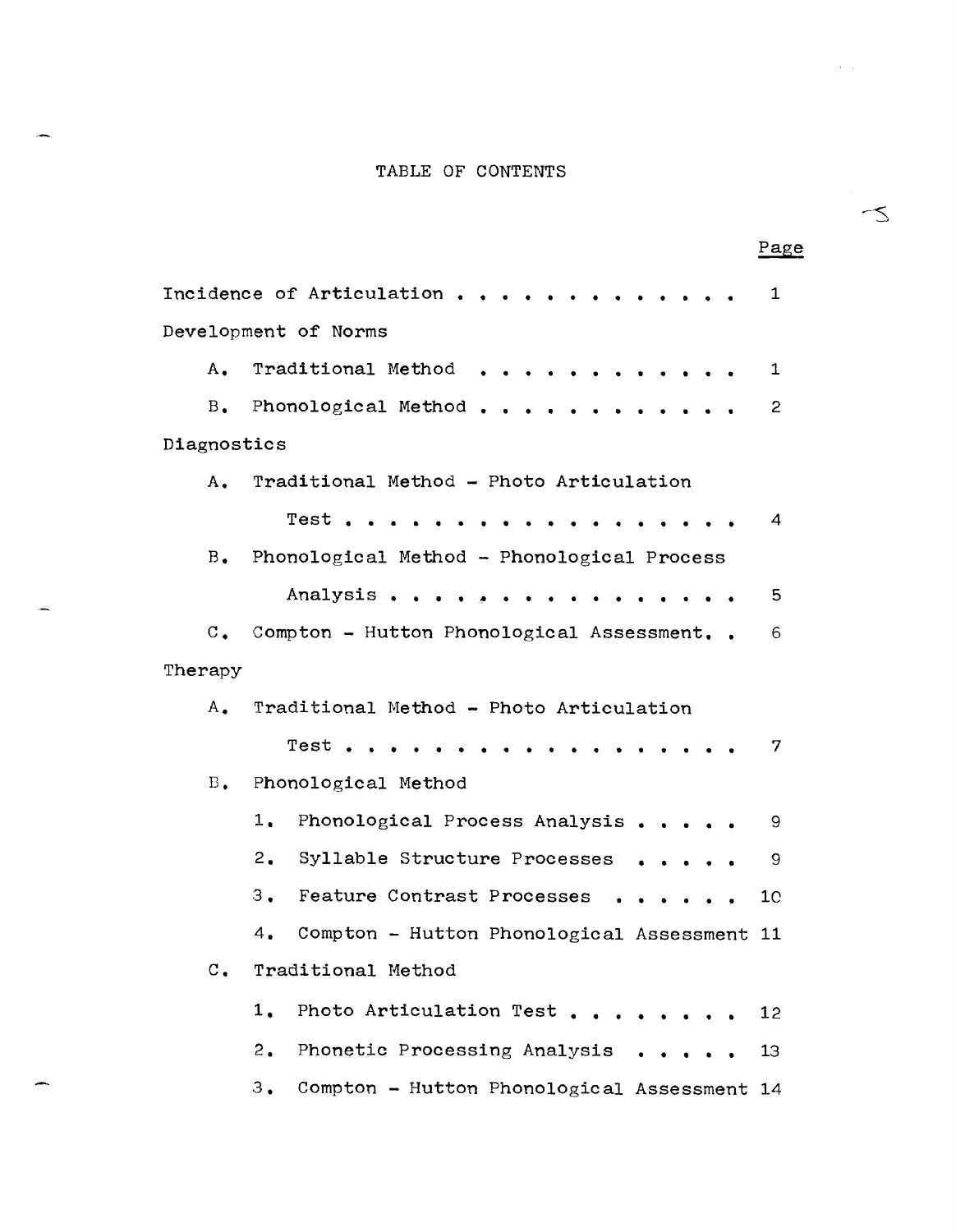|                 |  |  |  |  |  |  |  |  |  |  | 14 <sup>1</sup> |
|-----------------|--|--|--|--|--|--|--|--|--|--|-----------------|
| Bibliography 16 |  |  |  |  |  |  |  |  |  |  |                 |

 $\mathcal{L}_{\text{max}}$  .

÷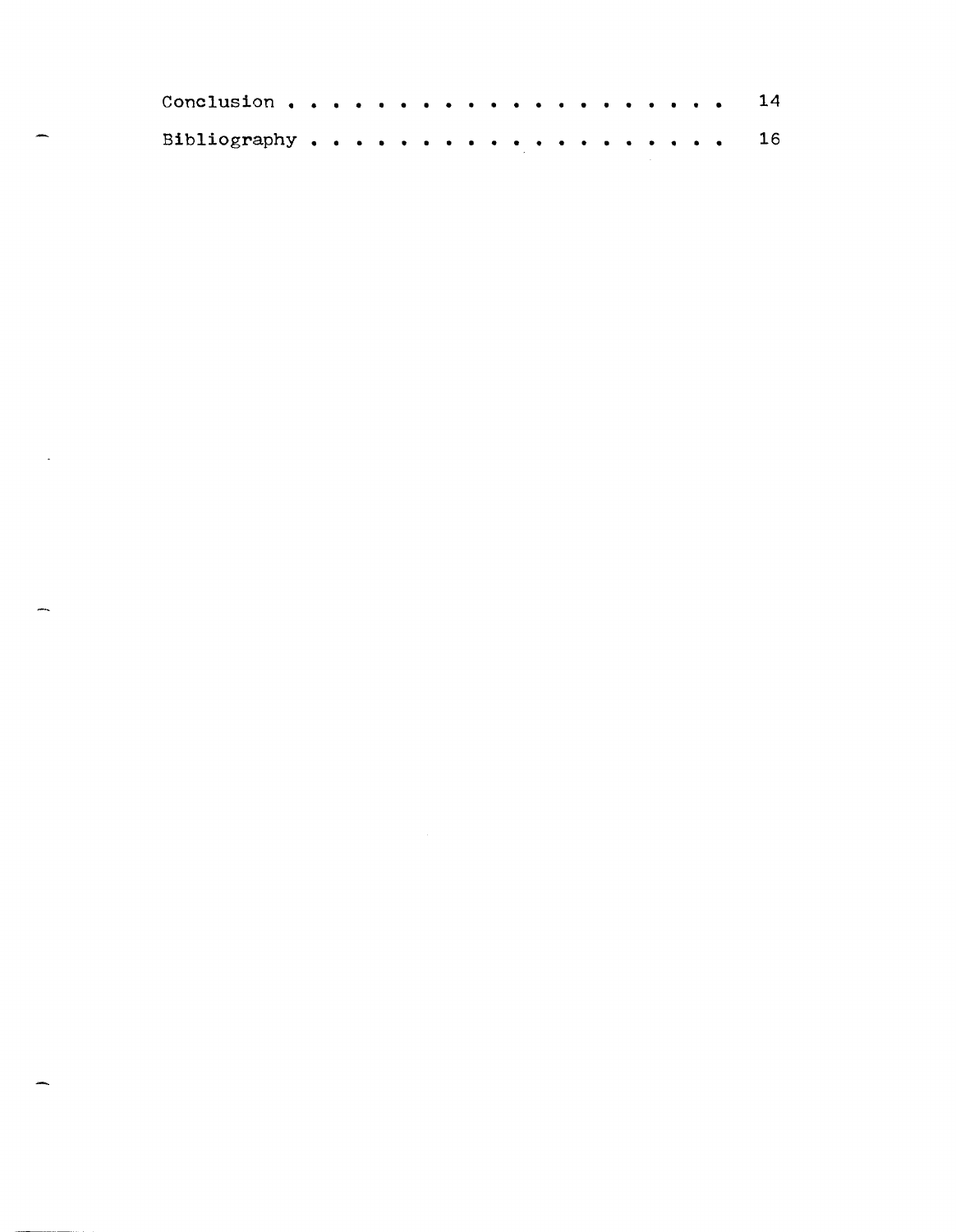# INCIDENCE OF ARTICULATION DISORDERS

Articulation, one's ability to use "the speech sounds of the language spoken around him  $\bullet \bullet \bullet$  " (Weston & Leonard, 1976) has been a widely studied subject. The reason for this is that "three percent of the population within the ages of five and twenty-one have functional articulatory defects." This percentage is higher than for all the other speech difficulties combined; in fact, in this population, about three fifths of all speech defects are of an articulatory nature." (Eisenson & Ogilvie, 1977).

#### DEVELOPMENT OF NORMS

## Traditional Method

When considering the traditional method, it must first be realized that the traditional method is concerned with deve1 opment or acquisition of each phoneme (sound), whether acquired at the same time as other phonemes or individually. There are many developmental charts in use today. Examples may be found in Speech Correction in the Schools, 4th ed., (Eisenson & Ogilvie, 1977), but there is one that is of particular interest to the author because of its practicality for the school c1inician. The developmental schedule is school-grade oriented for simplicity of use. "This schedule (Sax, 1972) is based on the criterion that ninety-three percent of the children produce the sound accurately.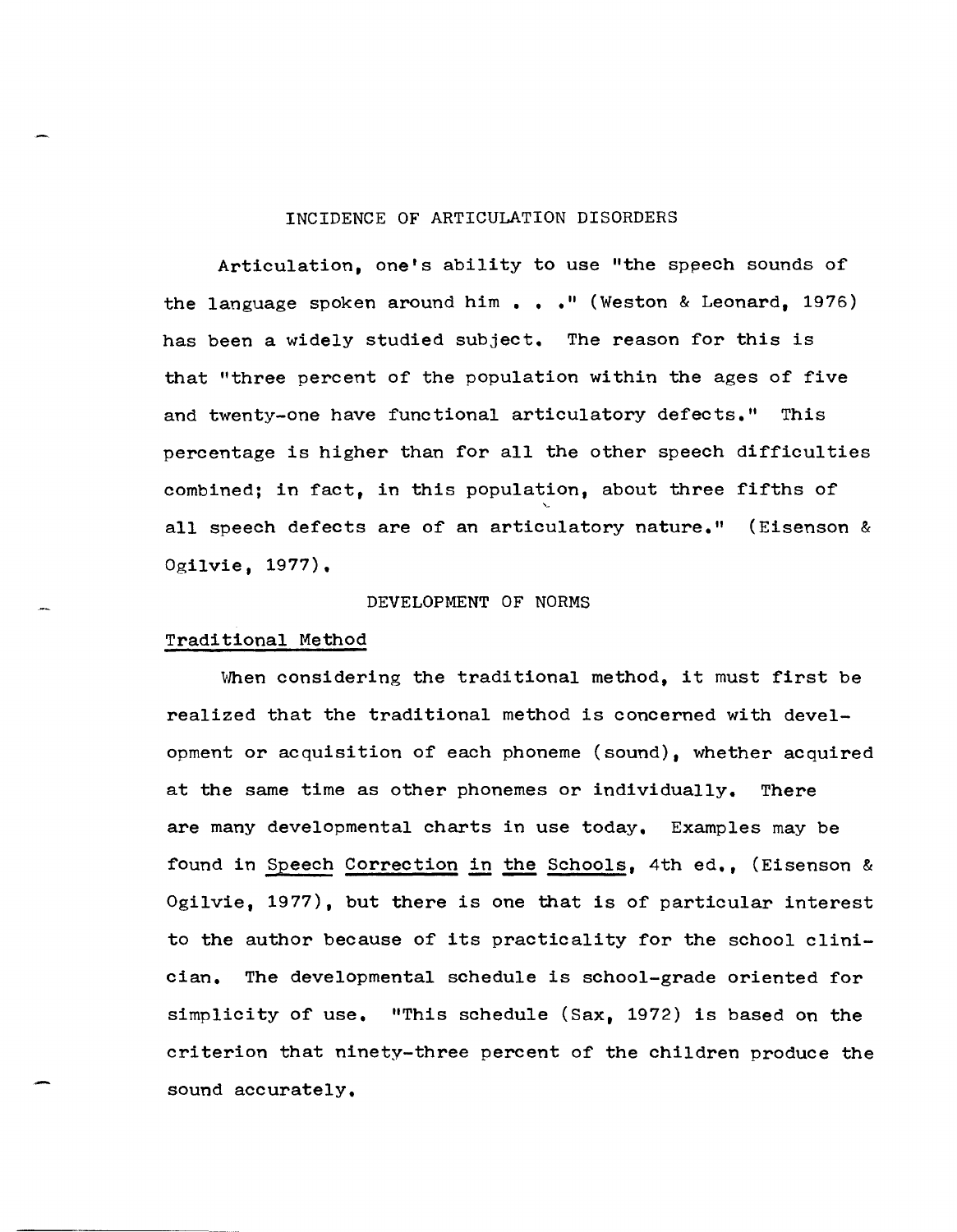

(Eisenson & Ogilvie, 1977)

#### Phonological Method

The phonological method goes back twenty-eight years to the development of the distinctive feature theory. Jakobsen, Fant, and Halle identified features as ". . . the smallest individual characteristic of a particular phoneme that can determine a difference between phonemes . . . " (Standle. Gardner, & Hannah, 1970). This theory came about because in ". . . recent years linguists have argued that the speech sound. or phoneme, should not be regarded as the primary unit of 1inguistic analysis. Rather, each phoneme should be described as a bundle of phonetic features, each of which assumes a value of either + or  $-$  (Chomsky and Halle, 1968)."

Distinctive feature theory was the first theory to incorporate the study of linguistics into phonological development. Yet, many researchers thought that more could be derived from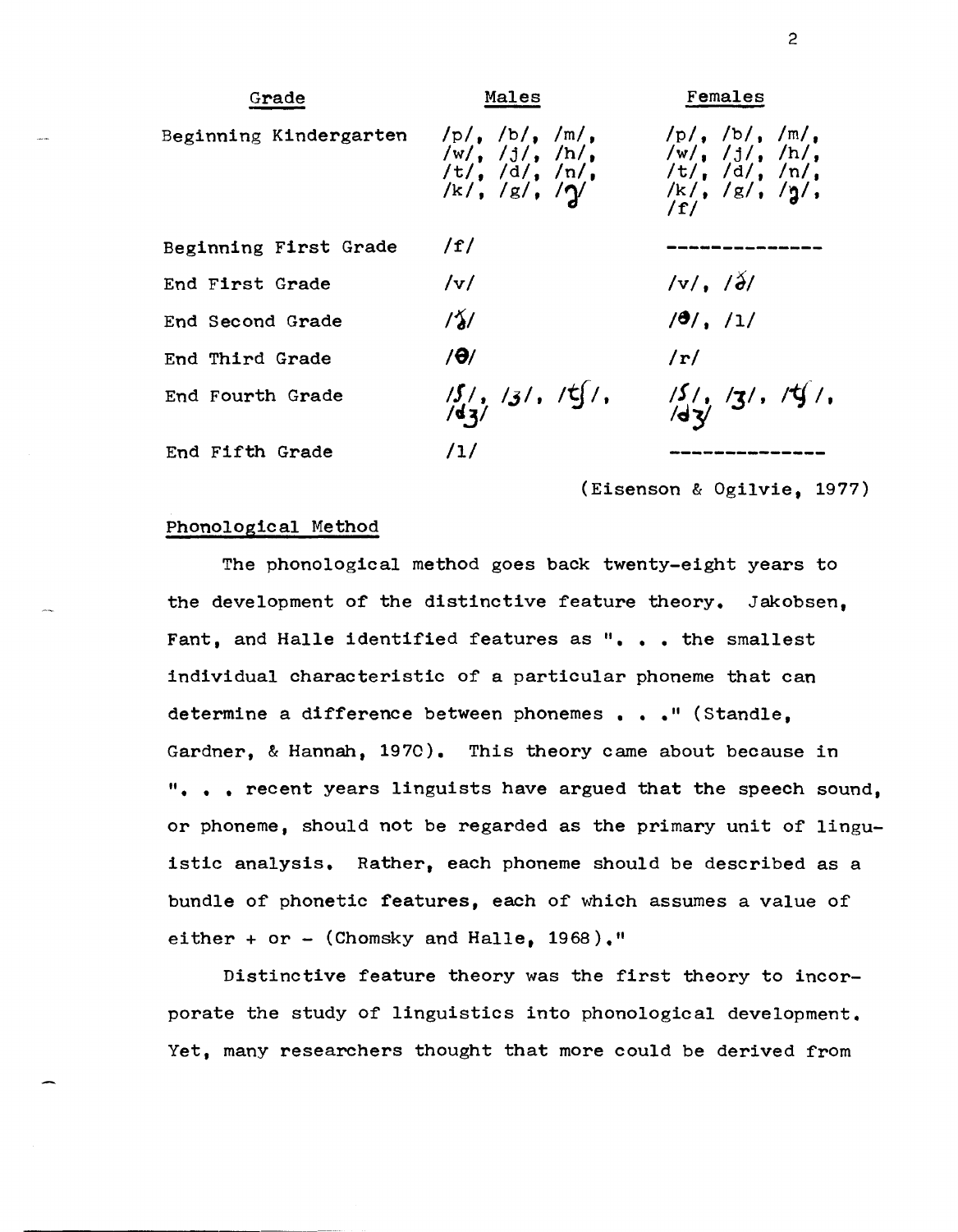linguistic theories, and so the study continued until Stampe (1969) proposed a theory developed from generative (distinctive feature) phonology." Stampe's 'Natural Phonology' stressed the rule behavior of young children (Ingram, 1976)." The following is what he tried to prove, and what his theory is based upon.

stampe emphasized that the child is constantly attempting an adult word. The child is said to have a set of innate processes that simplify the adult target word. The child does not say  $\sqrt{ma}$ for any adult word, but only one such as mother, where the simplifying process would delete the unstressed syllable and reduce the vowel to  $\sqrt{a}$ . (Ingram, 1976).

Another reason why this theory was developed was that the theories based on substitution rules were thought to be too shallow. "Substitution rules are segment- and place-specific; they claim that a particular segment is replaced by another segment in either word-initial, -medial, or - final, or a combination of these . . . (Walsh, 1979)." As a result of that phonotactic, rules were designed because they  $\alpha$ , . are not typically segment- and place-specific. They claim that a segment which would otherwise appear does not because of the influence of a neighbouring sound. Consequently, they are not context sensitive. (Walsh, 1979)". Alone, these two sets of rules can provide a comprehensive analysis of a child's actual phonological development.

Yet, what makes the phonological method even more comprehensive is aside from substitution rules (SR) and phonotactic rules (PR), this method also compares and contrasts the adult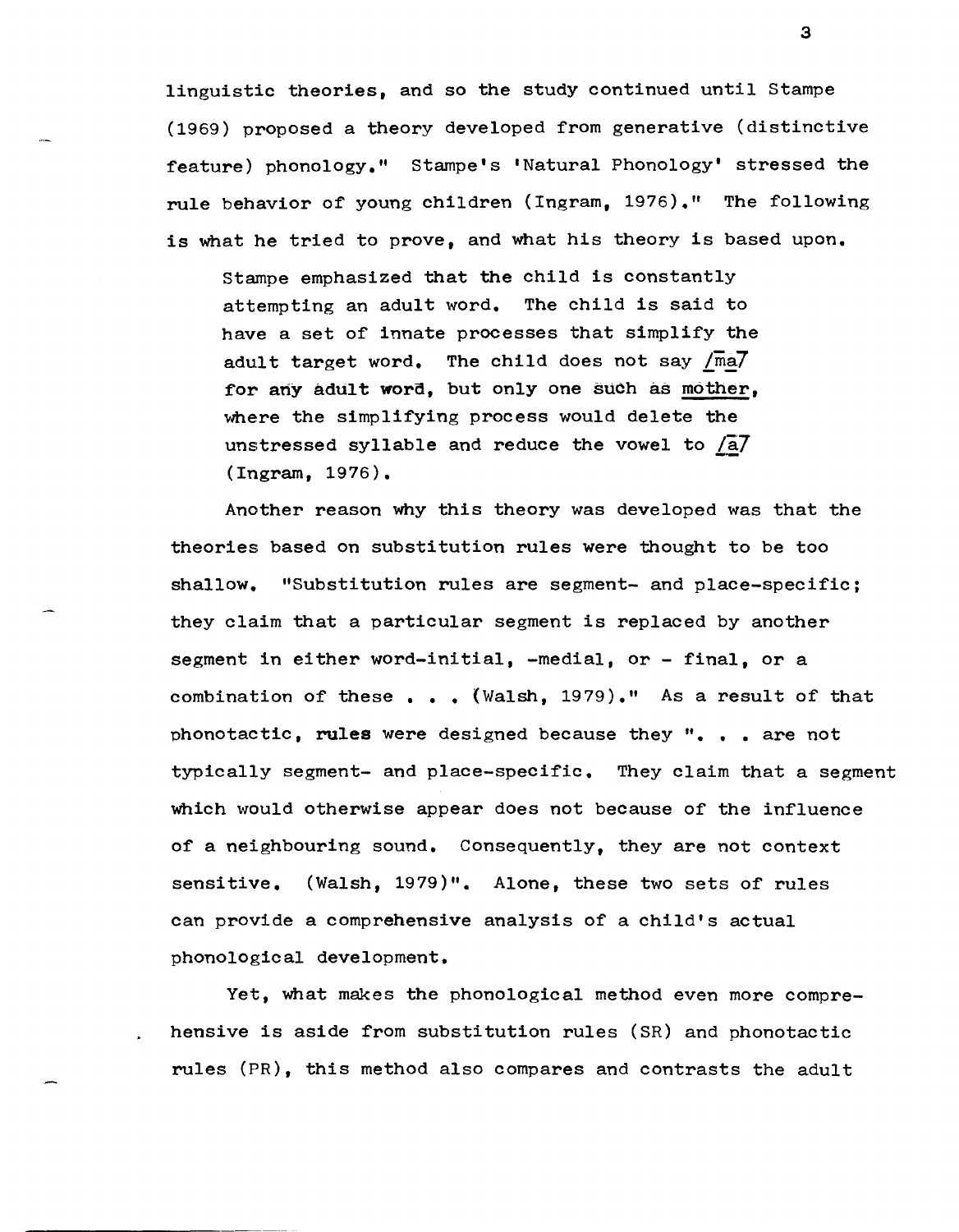pronounced form (APF); the child's perceived form (CPF); the child's underlying form (CUF); and the child's spoken form (CSF) (Walsh, 1979).

The APF is basically the way words are pronounced on the adult level. The CPF is the way that the adult form is perceived by the child. The CUF is the underlying phonotactic rules that act to sustain or change the child's perceived form. Finally. the CSF is the way the child actually says the word.

These forms used in conjunction with the phonotactic and substitution rules form the norms by which the phonological method functions.

#### DIAGNOSTICS

# Traditional Method

Photo Articulation Test (PAT, 1969)

The Photo Articulation Test is administered by presenting the client with pictures and having him name each picture. There is also a set of sequence pictures for the client to make into a story for a conversational assessment. The entire test takes approximately ten to fifteen minutes to administer. The test divides the sounds into consonants that involve the tongue, consonants that involve the lips and vowels. After the actual test is completed, it is also possible for further information to test for stimulability; i.e. whether or not the client can correctly imitate an incorrect sound.

Results of this test are categorized into omissions, substitutions, and distortions 0 sounds in the initial, medial, and final position of words.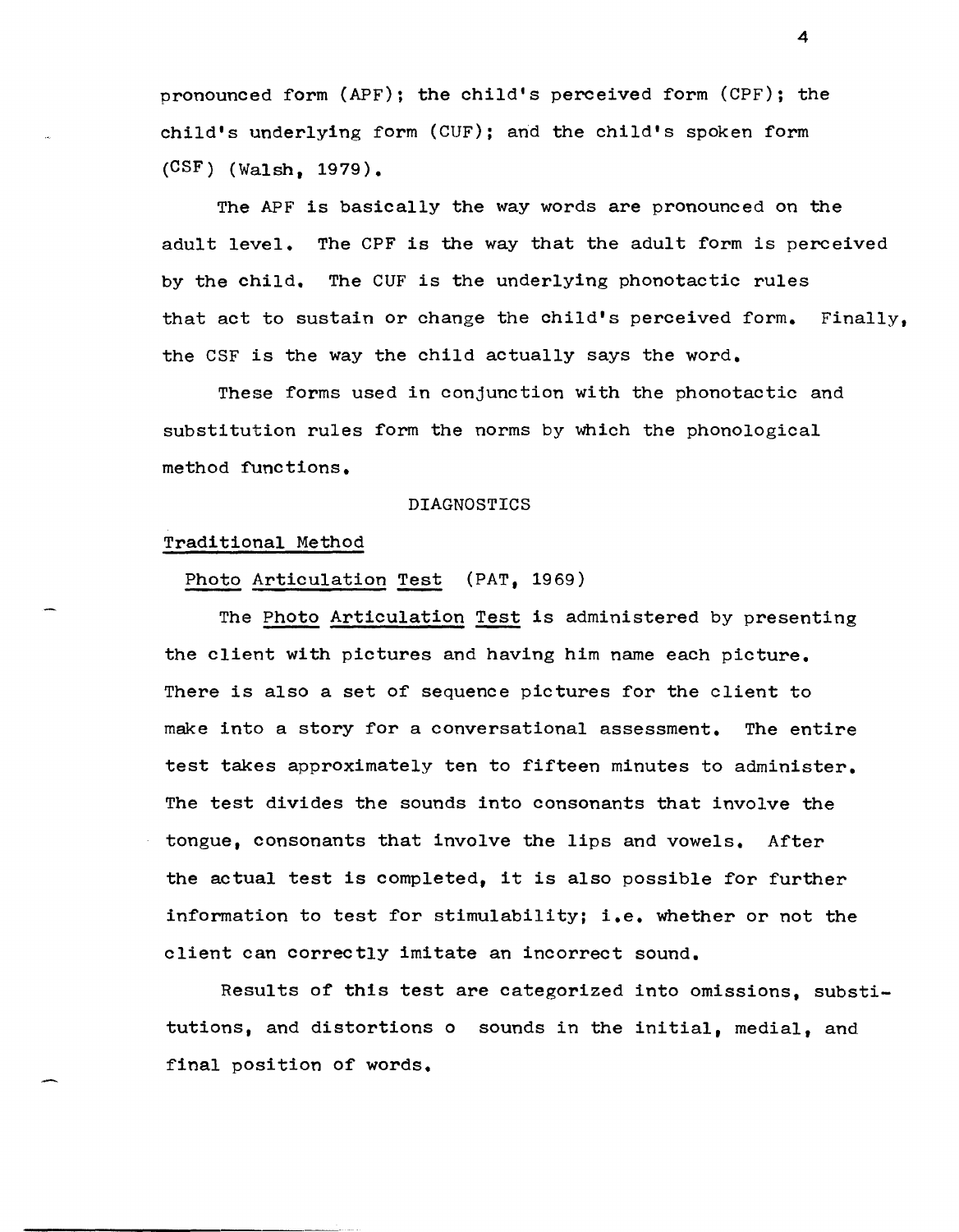#### Phonological Method

# Phonological Process Analysis (PPA)

The Phonological Process Analysis is divided into categories which are actually phonetic processes. These sections include:

# Syllable Structure Process

- 1. Deletion of Final Consonants
- 2. Cluster Reduction: Initial stop & Liquid
- 3. Cluster Reduction: Initial Fricative & Liquid
- 4. Cluster Reduction: Initial /s/ Clusters
- 5. Cluster Reduction: Final *Is/ &* Stop
- 6. Cluster Reduction: Final Liquid & Stop
- 7. Cluster Reduction: Final Nasal & Stop
- 8. Weak Syllable Deletion
- 9. Glottal Replacement

# Harmony Processes

- 1. Labial Assimilation
- 2. Alveolar Assimilation
- 3. Velar Assimilation
- 4. Final Consonant Devoicing

#### Feature Contrast Processes

- 15. Stopping or Gliding of Fricatives
- 16. Affrication
- 17. Fronting
- 18. Denasalization
- 19. Gliding of Liquids
- *20.* Vocalization

(Weiner, 1979)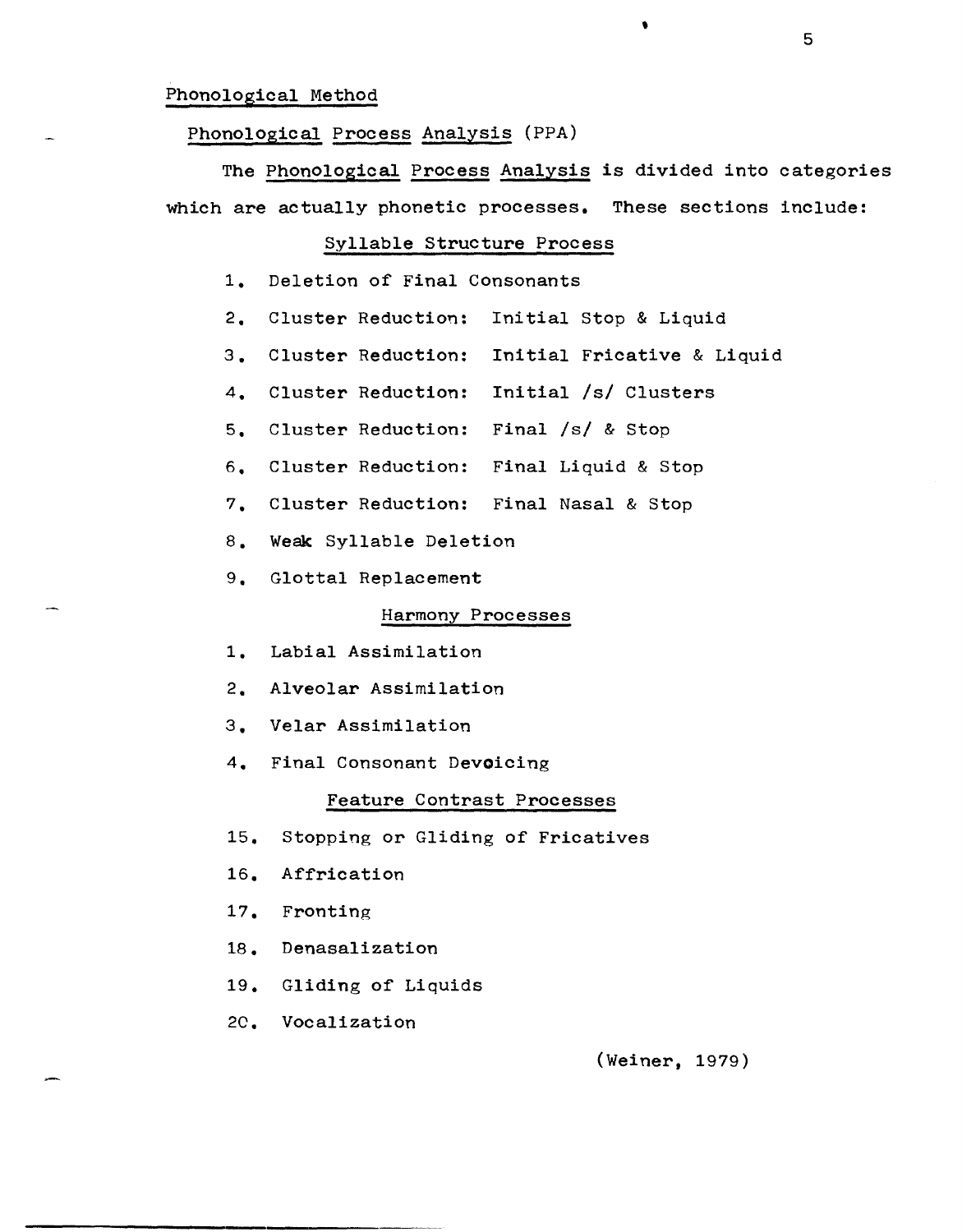The word level response in this test is called "delayed imitation response" (Weiner, 1979) because the desired response is given first by the examiner in this manner; "This is a fish (point to fish). Uncle Fred is catching a \_\_\_\_\_\_." (Weiner, 1979). At this point, the client should respond with the word "fish". The sentence response is a recall response presented in the following manner. "What is Uncle Fred doing?  $\bullet$  ,  $\bullet$  the expected response is; catching a fish" (Weiner, 1979). If the task cannot be managed, although it is less desirable, direct imitation can be used. To promote familiarity to the task, the "Uncle Fred" character is used throughout the test. Responses are transcribed into phonetics and placed on the response sheet according to the process that is being tested. There is also room on the response sheet to allow for what is referred to as; "Prediction of Other Processes" (Weiner, 1979) which will be added to the final data for a more comprehensive analysis. There is a separate response sheet for each process and then for easier application and analysis, there is a "Process Profile" at the end in which all the information is brought together and categorized on one sheet. The administration of this analysis should take between forty-five and fifty minutes depending upon the length of training time that is necessary.

## Compton - Hutton Phonological Assessment (CHPA)

The Compton - Hutton Phonological Assessment is also a picture identification test based on phonological rules. It takes between forty-five to sixty minutes to administer. The client is asked to say the name of the picture twice in succession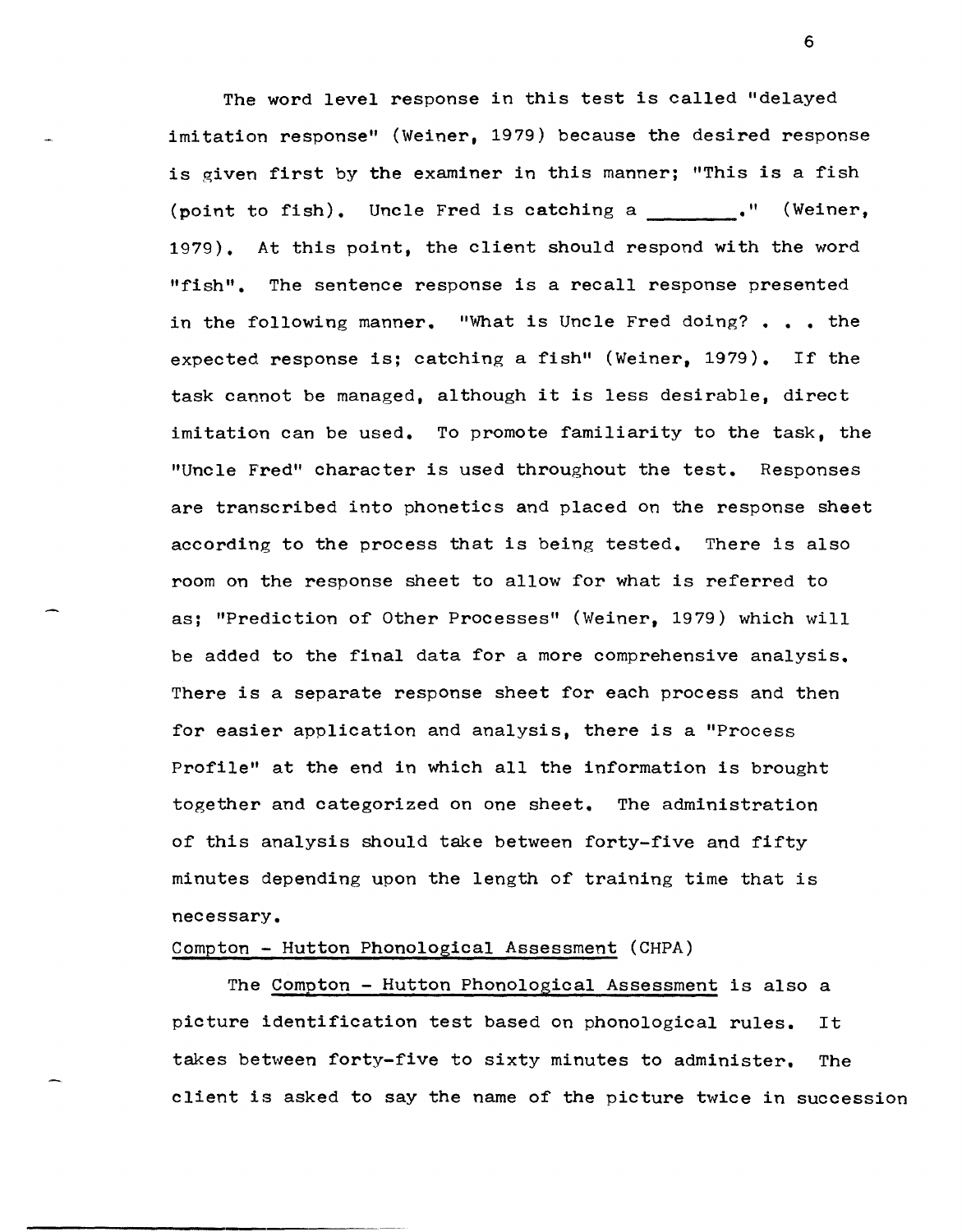as naturally as possible. Shouting and whispering are inappropriate because either one will affect natural articulation, thus affecting the results of the assessment. Each response is transcribed into phonetics on the first part of the three part test blank.

Categorization of the results starts with part one of the test blank entitled "Responses." The responses are then tallied in part two, the "Pattern Analysis" section. Error responses are recorded in red and correct responses in black or blue. (Compton & Hutton, 1978). This provides the clinician with a convenient visual display of errors. Part two is crossreferenced with the "Phonological Rule Analysis" section, part three. Consequently, all the clinician has to do is read the rule number in part two and circle the corresponding rule in part three.

#### THERAPY

## Traditional Method

#### Photo Articulation Test

When applying the information received from the PAT to a therapy situation, these questions must first be answered:

- 1. Which of the error phonemes will be the easiest to correct?
- 2. Which error phonemes have the greatest frequency of occurrence in the language?

To answer question one, the clinician must consider many factors. First, he must find out whether the error phoneme is a consistent error or if the client can produce the sound correctly in some words or syllables. Also, the maturity level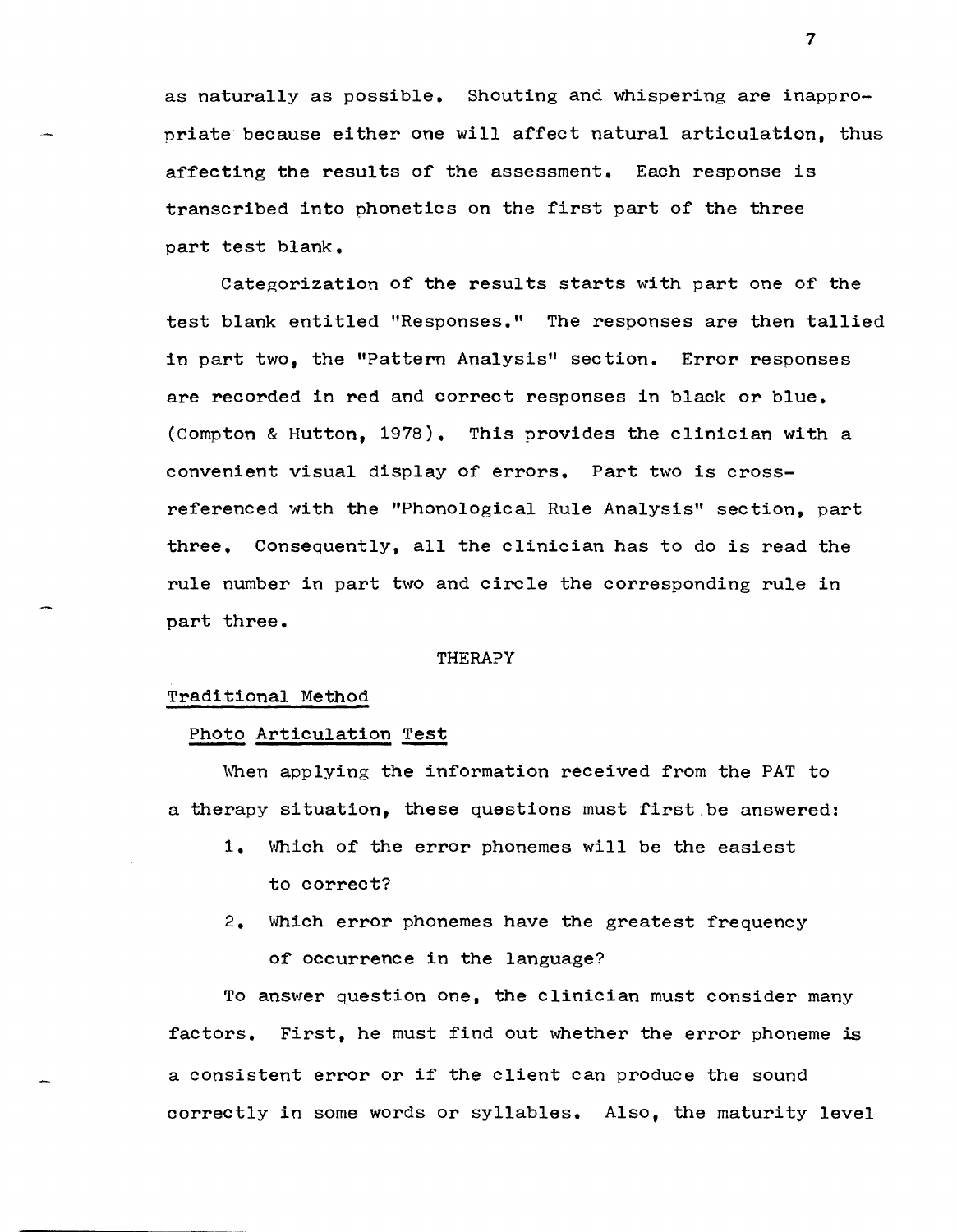of the error must be considered. Eisenson & Ogilvie (1977) say that the most immature of all sound errors is the omission of a sound; next is the substitution of one sound for another; and the least immature is the distortion of a sound. Another way to determine the ease of correction is whether or not the sound is stimulable; i.e. can be correctly imitated.

To answer question two, the clinician must determine whether or not an error phoneme is frequently used. The more frequent the sound, the greater it will affect the intelligibility of the client. Consequently, it is of great importance to try to correct a frequently used sound.

If a young client is involved, the clinician should pick one or more sounds that he predicts should both be easy to correct and frequently used. If that is done, the client will most likely realize quick success. This will help to maintain the client's interest in therapy.

One of the possible methods of therapy is to pair sounds together that are similar in nature. For instance, almost every consonant that requires vocalization i.e.  $/d/$ ,  $/z/$ ,  $/v/$ , and /g/ (vibrations from the larynx) is paired with a sound that is produced in the same way except without voice i.e. /t/, /s/,  $If$ ,  $/k$ , So if the client misarticulates the  $/t/$  sound and correctly produces /d/, the clinician can show through different activities the meaning of voiced sound and voiceless sound and then incorporate the same concept in a  $/t/$  and  $/d/$  contrast of syllables and words.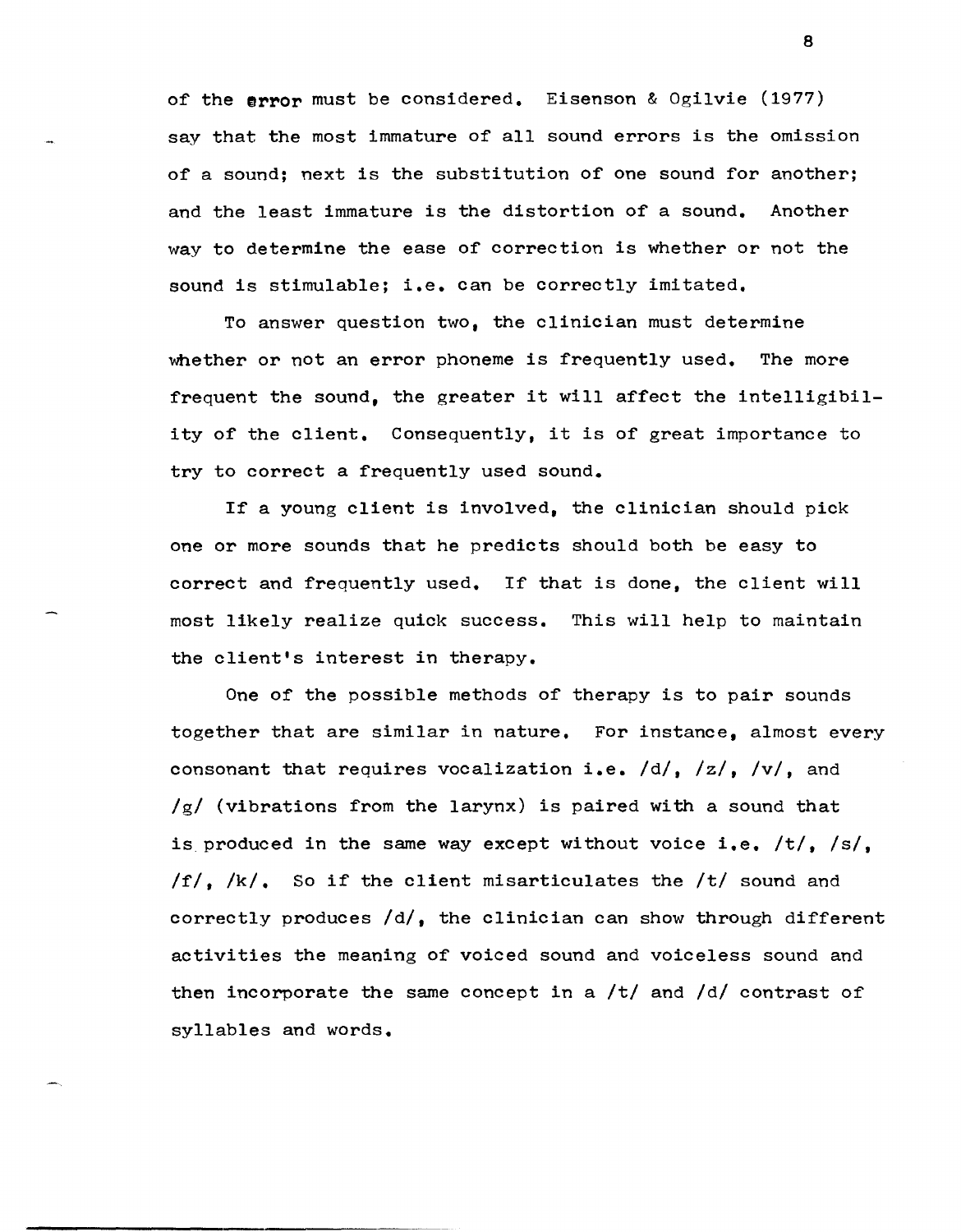# Phonological Method

#### Phonological Process Analysis

As yet, there has not been a standardized system which helps to determine which processes should be taught as a result of the administration of the analysis. This decision has been routinely left up to the individual clinician. Yet there are some things to look for when making the selection, for instance: the frequency in which the process occurs, and how much the occurrence of a process affects the speaker's intelligibility (Weiner, 1979).

Once the processes have been categorized, and a decision has been made on which processes to teach to, therapy can begin. The author has chosen to discuss the therapy procedures for only two of the main processes, syllable structure and features contrast processes because according to Weiner (1979) disorders in harmony processes are very rare.

# Syllable Structure Processes

There are two main approaches to teach syllable structure processes. "The first approach is a sorting task, termed conceptualization by LaRiviere  $\bullet \bullet \bullet$  (Weiner, 1979)." This approach is based on the recognition of minimal pairs. To illustrate, say a client omits /s/ in /s/ clusters ". . . the clinician would present groups of minimal pairs like spool-pool or spillpill. (Weiner, 1979)." The client is then required to differentiate the /s/ blends from the single phonemes with the raise of a hand or some other appropriate signal. Weiner (1979) has experienced ". . . that once children can conceptualize these two categories, production of /s/ clusters improves."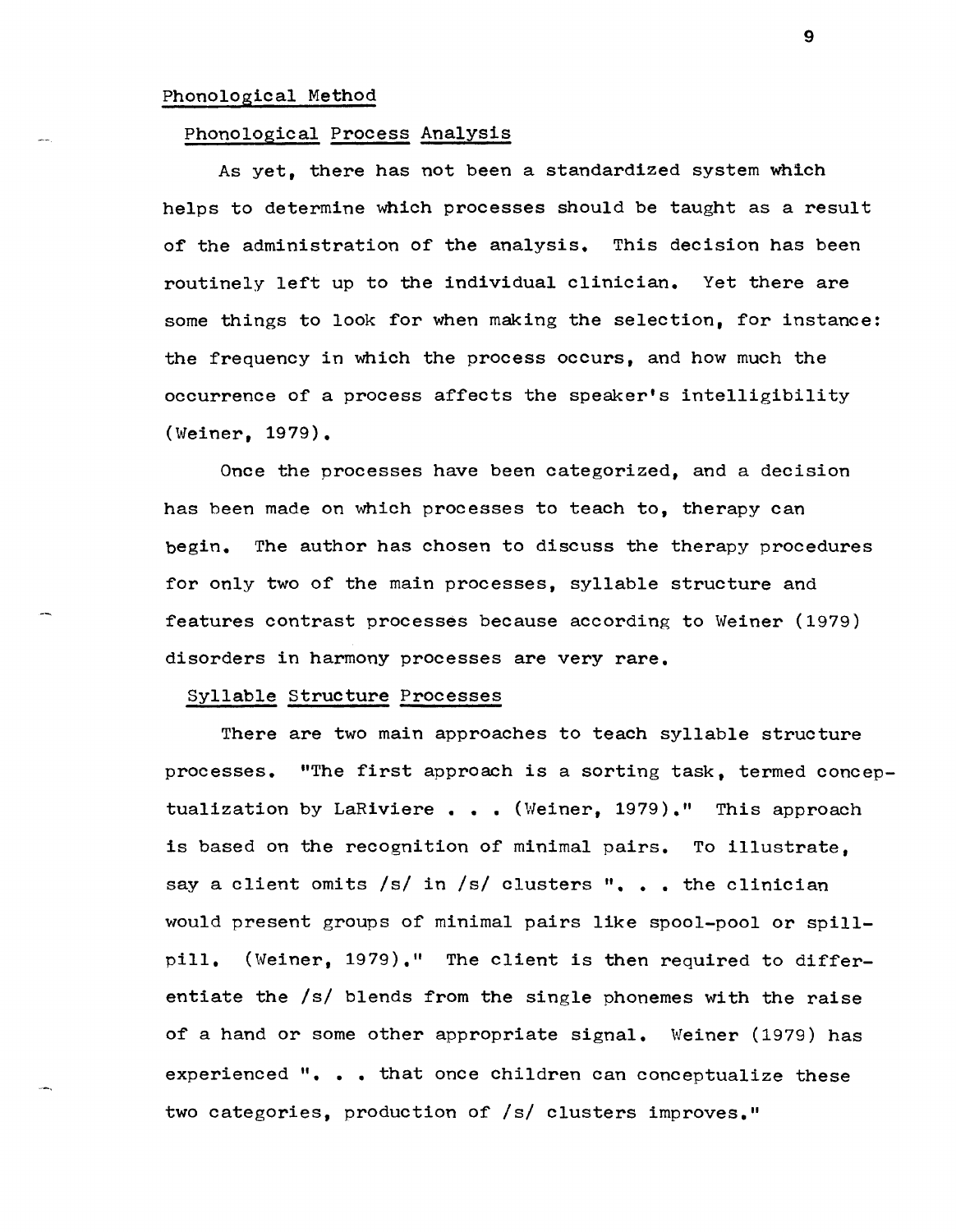Another approach is the "... lexical approach (Ferrier and Davis, 1973). This approach is based on the premise that changes in sound production will reflect changes in meaning (Weiner, 1979)." To illustrate the client says /su/ for  $\sqrt{\int} u$ . In this case, the clinician shows the client a picture of a girl and tells the client that the girl's name is Sue. The clinician also presents the client with a picture of a shoe. The clinician places the pictures in front of the client and tells the client that the clinician will pick up the picture that the client names. Consequently, if the client says /su/ when he wants the clinician to pick up the shoe, then the clinician responds by picking up the picture of Sue. "In this procedure, it is hoped that the child will realize that an articulatory change will affect a change in meaning." ('Weiner, 1979)

#### Feature Contrast Processes

When teaching feature contrast processes, Weiner (1979) has found that the distinctive feature approaches are appropriate. There are two main distinctive feature approaches to consider. The first approach pairs a phoneme that contains a <sup>+</sup>target feature; i.e. the feature that is being taught with one that has the same features except for a - target feature (McReynolds and Bennett, 1972). These are contrasted in minimal pairs and the client is first asked to determine the presence versus absence of the feature. Gradually this task is made more difficult by having the client imitate the sounds in syllables and words, and then to the final steps of differentiating the sound without verbal modeling from the clinician.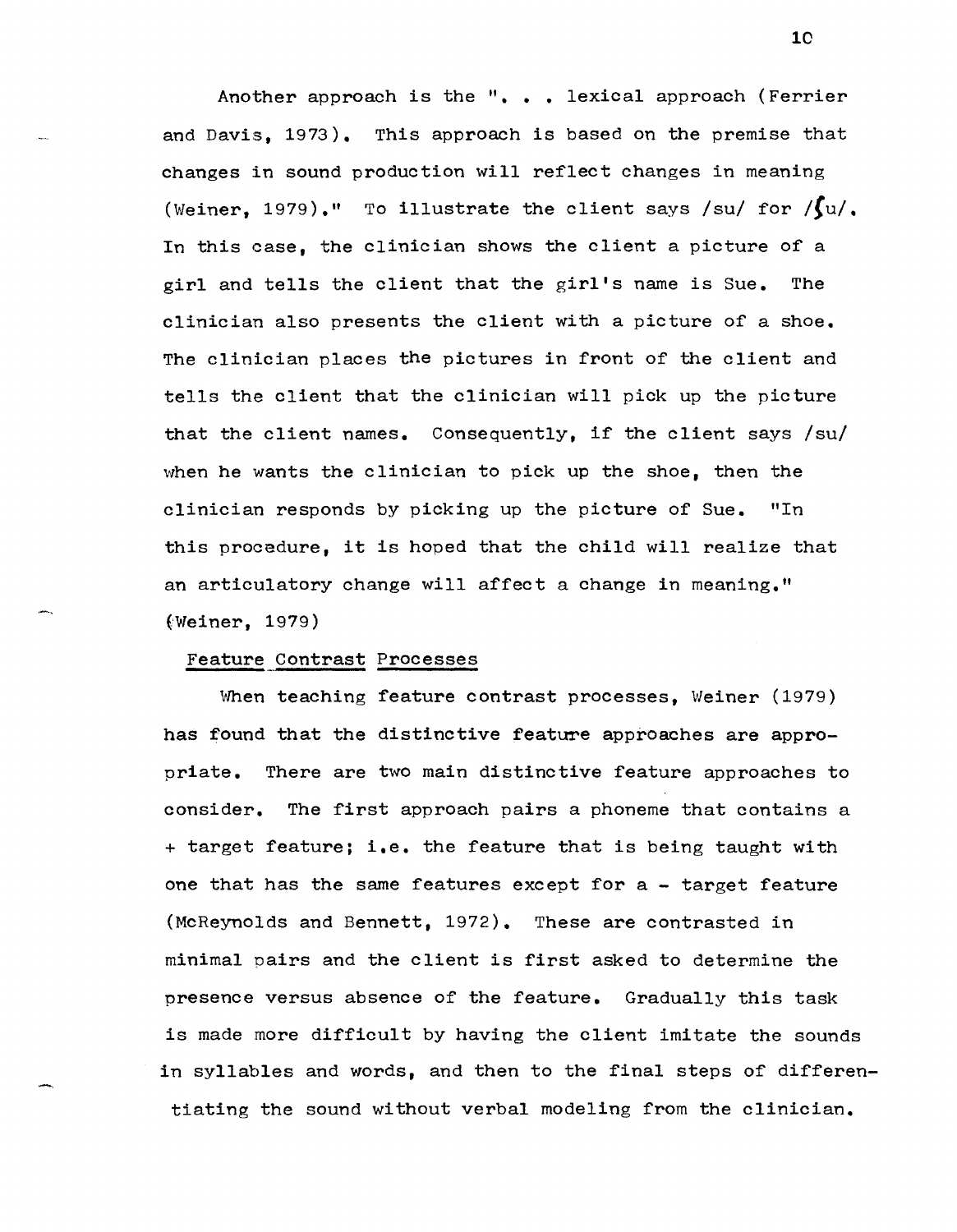The main objective of the second approach is to create awareness of the phonetic characteristics of the + and aspects of the features in error (Weiner and Bankson, 1978). "Thus, + friction, for example, might be described as flowing, and - friction as popping (Weiner, 1979)."

## Compton - Hutton Phonological Assessment

Applying this to therapy is similar to that of the PPA, however, instead of looking for the specific process, the clinician looks for the specific pattern (Compton and Hutton, 1978) • Unusual patterns get a high priority, because they tend to affect speech intelligibility the most. "Patterns which affect the greatest number of words in the child's vocabulary ••• " is another high priority (Compton and Hutton, 1978). When selecting patterns for actual therapy, the clinician should choose the patterns appropriate for the child's age.

Question: Does the phonological method yield more information to the clinician than the traditional method?

#### CASE STUDY

Client: R

-

Date of Birth: December 16, 1973

Hearing: Normal, despite frequent ear infections at the age of four.

Linquistic Levels: Peabody Picture Vocabulary Test: R scored a 131 receptive vocabulary quotient and a receptive vocabulary age of 8 years, o months compared to his chronological age (at the time of testing) of 5 years, C months.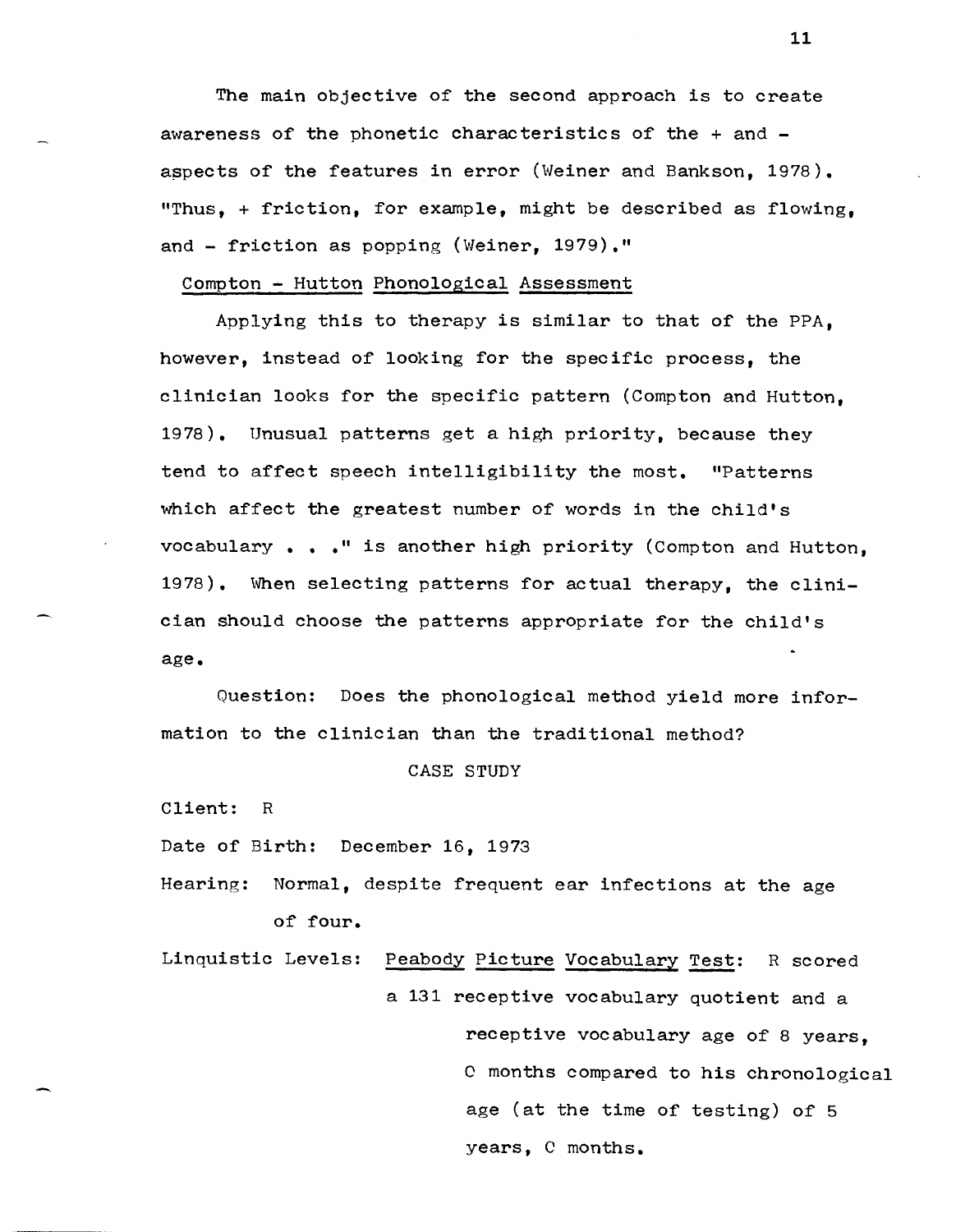# Traditional Method

 $\overline{a}$ 

# Photo Articulation Test

R's test results were as follows:

# Distortions: None

|                |                   | Position in Word |            |
|----------------|-------------------|------------------|------------|
| Type of Error  | Initial           | Medial           | Final      |
| Omissions:     | /s/ blends        |                  | /s/        |
|                |                   | /d/              | /d/        |
|                | $/1/$ in $/k1/$   |                  |            |
|                | and $/f$ / blends | Q                |            |
|                |                   |                  | /r/        |
| Substitutions: |                   | d/s              |            |
|                |                   | $\sqrt{z}$       |            |
|                | $s/\mathcal{S}$   | s/f              | $t/\zeta$  |
|                | t/f               | t/f              |            |
|                | g/d               | d/d              |            |
|                | k/t               |                  |            |
|                |                   | w/1              |            |
|                | bw/b1             |                  |            |
|                | $t/\Theta$        |                  | $t/\Theta$ |
|                | w/r               | w/r              |            |
|                | t/w               |                  |            |
|                |                   | $\theta/3$       |            |

Vowel Errors: None

R was stimulable (could imitate) with /s/, /l/, /t**f**/, /t/ and **18.**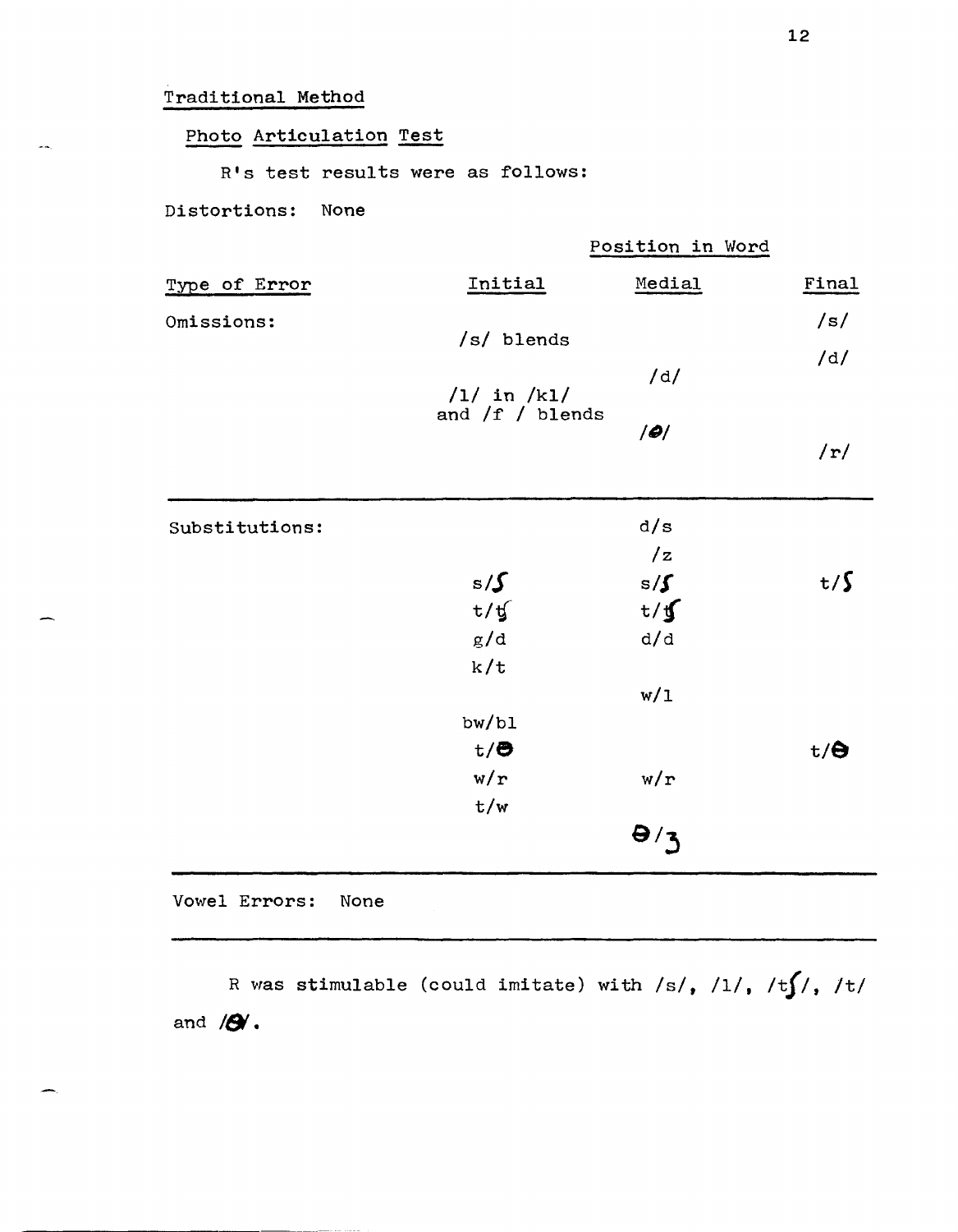The conversation sample revealed the same errors as in the latter information plus the omission of all final consonants.

# Phonetic Processing Analysis

The processes are divided into subcategories for specific testing data. R's results for this analysis are the following:

|    |                                 |            | Prediction of   |
|----|---------------------------------|------------|-----------------|
|    | Process                         | Occurrence | Other Processes |
|    | Syllable Structure:             |            |                 |
|    | 1. Deletion of Final Consonants | 2/8        | 11              |
|    | 2. Cluster Reduction            | 18/26      | 10 <sub>1</sub> |
|    | 3. Weak Syllable Deletion       | C/6        | $\mathbf C$     |
|    | 4. Glottal Replacement          | 3/8        | $\overline{c}$  |
|    | Harmony                         |            |                 |
|    | 1. Labial Assimilation          | C/8        | $\mathbf C$     |
|    | 2. Alveolar Assimilation        | C/6        | $\mathbf C$     |
|    | 3. Velar Assimilation           | C/8        | $\mathbf C$     |
|    | 4. Prevocalic Voicing           | C/8        | $\mathbf C$     |
|    | 5. Final Consonant Devoicing    | 1/8        | $\overline{c}$  |
|    | Feature Contrast                |            |                 |
| 1. | Stopping                        | 1/8        | 6               |
| 2. | Gliding of Fricatives           | C/8        | O.              |
| 3. | Affrication                     | C/8        | $\mathbf C$     |
| 4. | Fronting                        | 2/8        | 8               |
|    | 5. Denasalization               | O/8        | $\mathbf C$     |
| 6. | Gliding of Liquids              | 4/8        | 5               |
| 7. | Vocalization                    | 3/8        | 7               |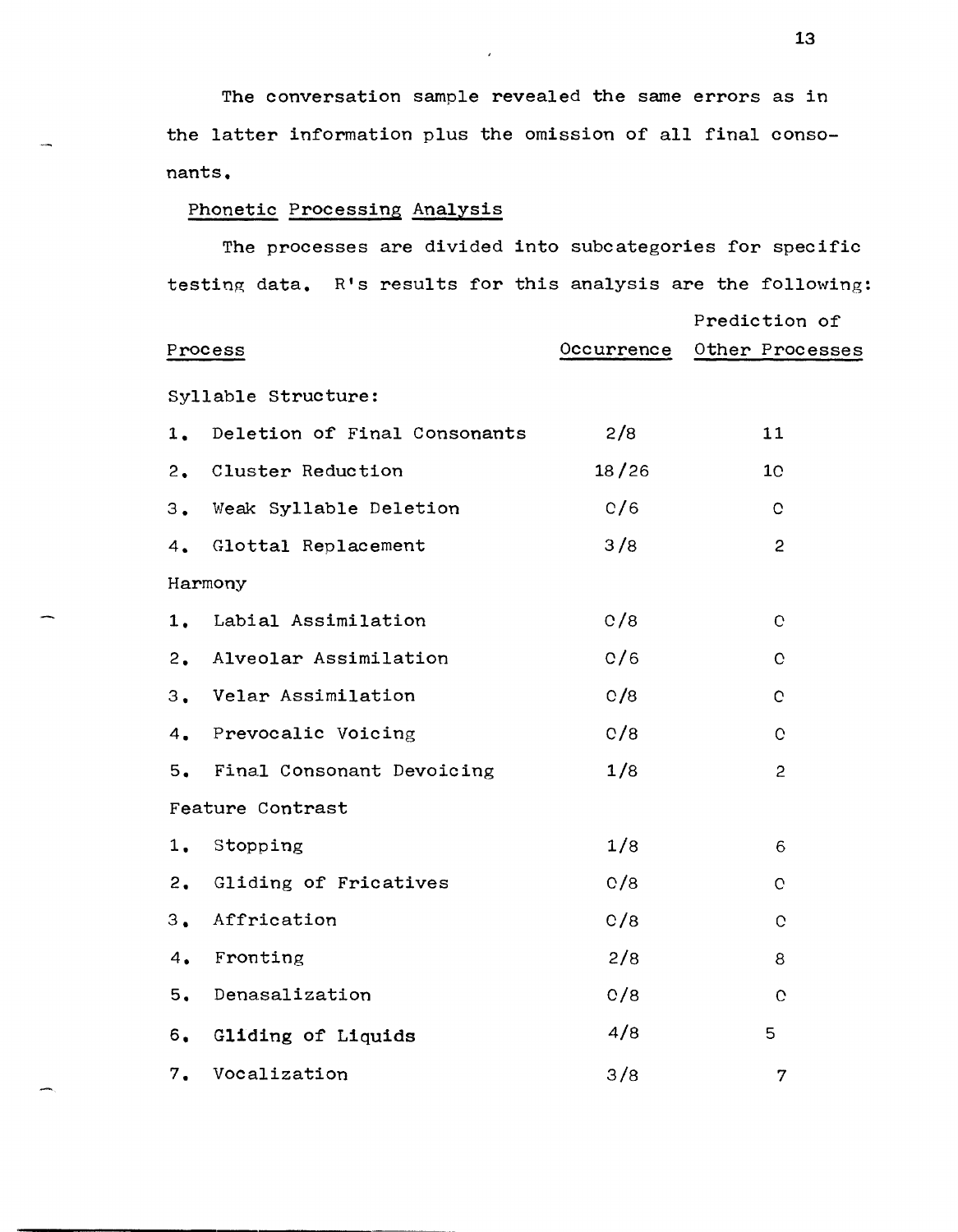Final analysis revealed the following processes as the ones to be brought to the clinician's attention.

- 1. Deletion of Final Consonants
- 2. Cluster Reduction
- 3. Stopping
- 4. Gliding of Liquids
- 5. Vocalization

This list is in order of importance based upon information obtained from the PPA manual (Weiner, 1979).

#### Compton - Hutton Phonological Assessment

The results of this assessment are scored to reveal the same information for R as the PAT, however, part three of the response sheet translates those results into phonological rule based terms to provide the same information that was revealed by the PPA.

# Conclusion

The answer to the question posed is a conditional yes, because after the clinician has completed either the PPA or the CHPA enough information is obtained for a firm basis on which to begin therapy. Whereas, to get such basis to begin therapy with the traditional method, the clinician must do further evaluation to establish fully the criteria needed to begin therapy (see Therapy: The Traditional Method, page 7). Nonetheless, the answer must be conditional because even though a single diagnostic tool based on the phonological method can provide enough information to begin therapy, each of the tools that were covered take between forty-five and fifty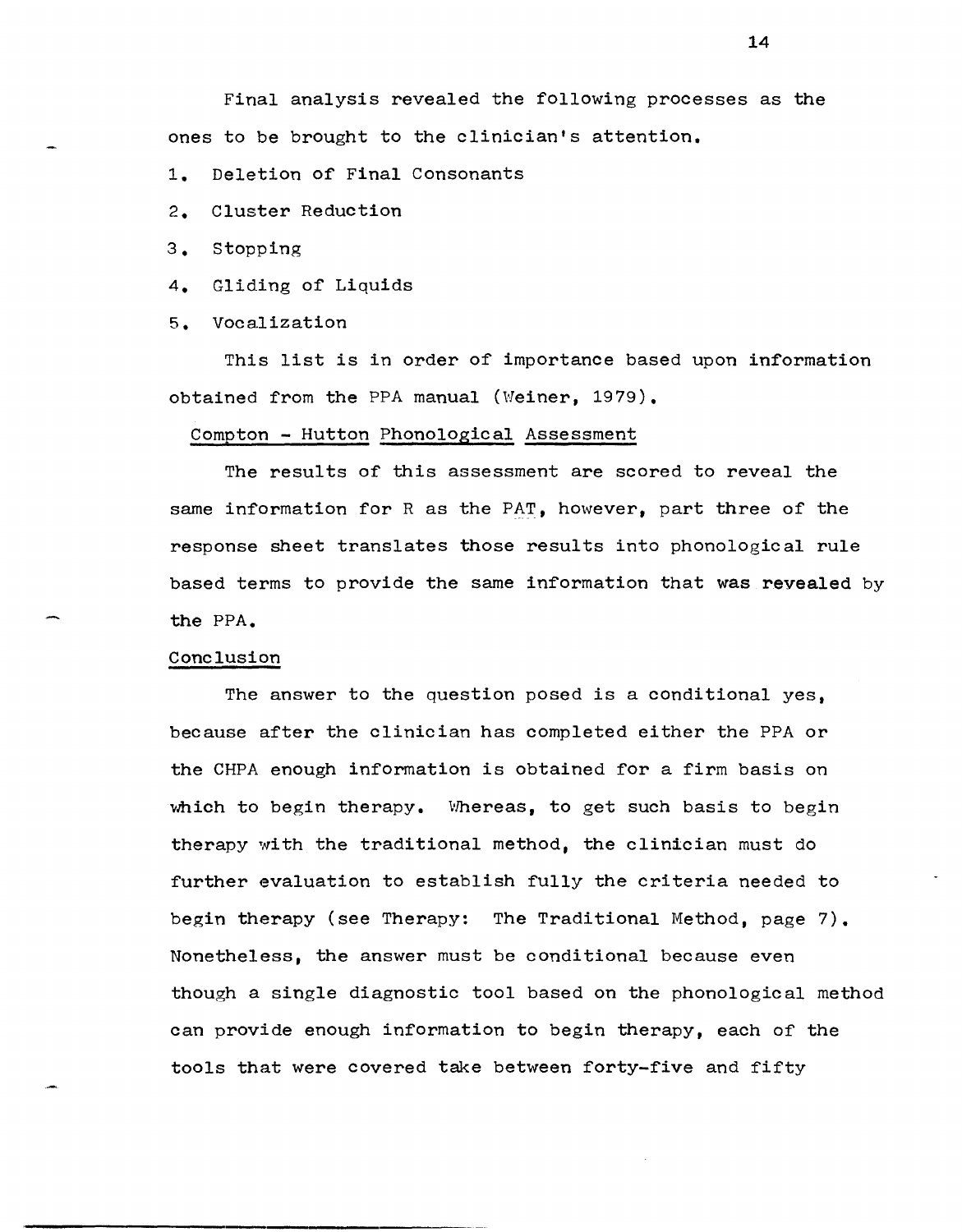minutes to administer, whereas the PAT can be administered in ten minutes. So the real question is which is the preferred method? That question, however, must be answered by each clinician as an individual.